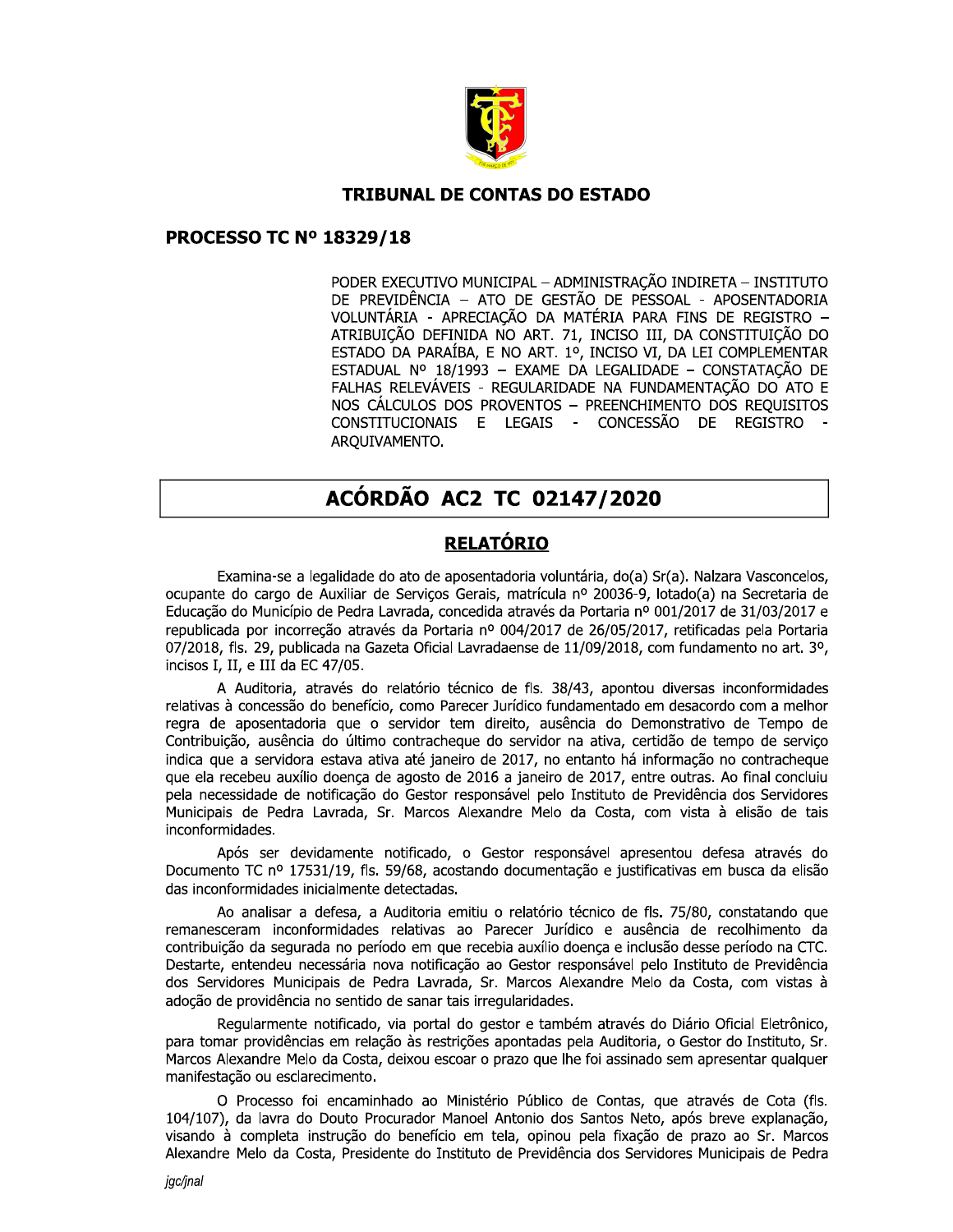

## **TRIBUNAL DE CONTAS DO ESTADO**

#### **PROCESSO TC Nº 18329/18**

Lavrada com vistas à adoção das providências apontadas pela Auditoria no relatório técnico de fls. 75/80, sob pena de aplicação de multa.

Após nova notificação para tomar providências indicadas pela Auditoria, o Gestor do Instituto, Sr. Marcos Alexandre Melo da Costa, deixou novamente escoar o prazo que lhe foi assinado sem apresentar qualquer manifestação ou esclarecimento.

O Processo retornou ao Ministério Público de Contas, que através de nova Cota (fls. 122/124), da lavra do Douto Procurador Manoel Antonio dos Santos Neto, em breve síntese, tendo em vista a inércia Gestor ante às notificações desta Corte de Contas, requereu a aplicação de multa, assim como a fixação de prazo ao Sr. Marcos Alexandre Melo da Costa, Presidente do Instituto de Previdência dos Servidores Municipais de Pedra Lavrada com vistas à adoção das providências no tocante à correção do Parecer Jurídico e à ausência do recolhimento das contribuições previdenciárias do segurado quando este recebia auxílio doenca, além da inclusão na CTC (Certidão de Tempo de Contribuição) deste período como contributivo, apesar de não realizado.

É o relatório.

### **VOTO DO RELATOR**

O Relator entende que, não obstante a ausência da comprovação do recolhimento previdenciário laboral referente ao período de alguns meses (ago/2016 a jan/2017) em que a segurada recebeu auxílio doenca, o tempo de contribuição é por demais suficiente para a concessão do benefício, conforme se depreende dos quadros de fls. 39/40.

Desta forma, e considerando que a falha relacionada à incorreção do parecer jurídico detém natureza formal, podendo ser relevada, o Relator vota pela legalidade da aposentadoria em exame e concessão de registro ao respectivo ato.

# **DECISÃO DA 2ª CÂMARA**

Vistos, relatados e discutidos os autos do processo acima caracterizado, que trata da aposentadoria voluntária, do(a) Sr(a). Nalzara Vasconcelos, ocupante do cargo de Auxiliar de Serviços Gerais, matrícula nº 20036-9, lotado(a) na Secretaria de Educação do Município de Pedra Lavrada, concedida através da Portaria nº 001/2017 de 31/03/2017 e republicada por incorreção através da Portaria nº 004/2017 de 26/05/2017, retificadas pela Portaria 07/2018, fls. 29, publicada na Gazeta Oficial Lavradaense de 11/09/2018, com fundamento no art. 3º, incisos I, II, e III da EC 47/05, ACORDAM os Conselheiros integrantes da 2ª Câmara do Tribunal de Contas do Estado, por unanimidade, nesta sessão de julgamento, em JULGAR LEGAL e CONCEDER REGISTRO ao mencionado ato de aposentadoria, determinando o arquivamento do processo.

> Publique-se e registre-se. TCE - Sessão Remota da 2ª Câmara João Pessoa, 24 de novembro de 2020.